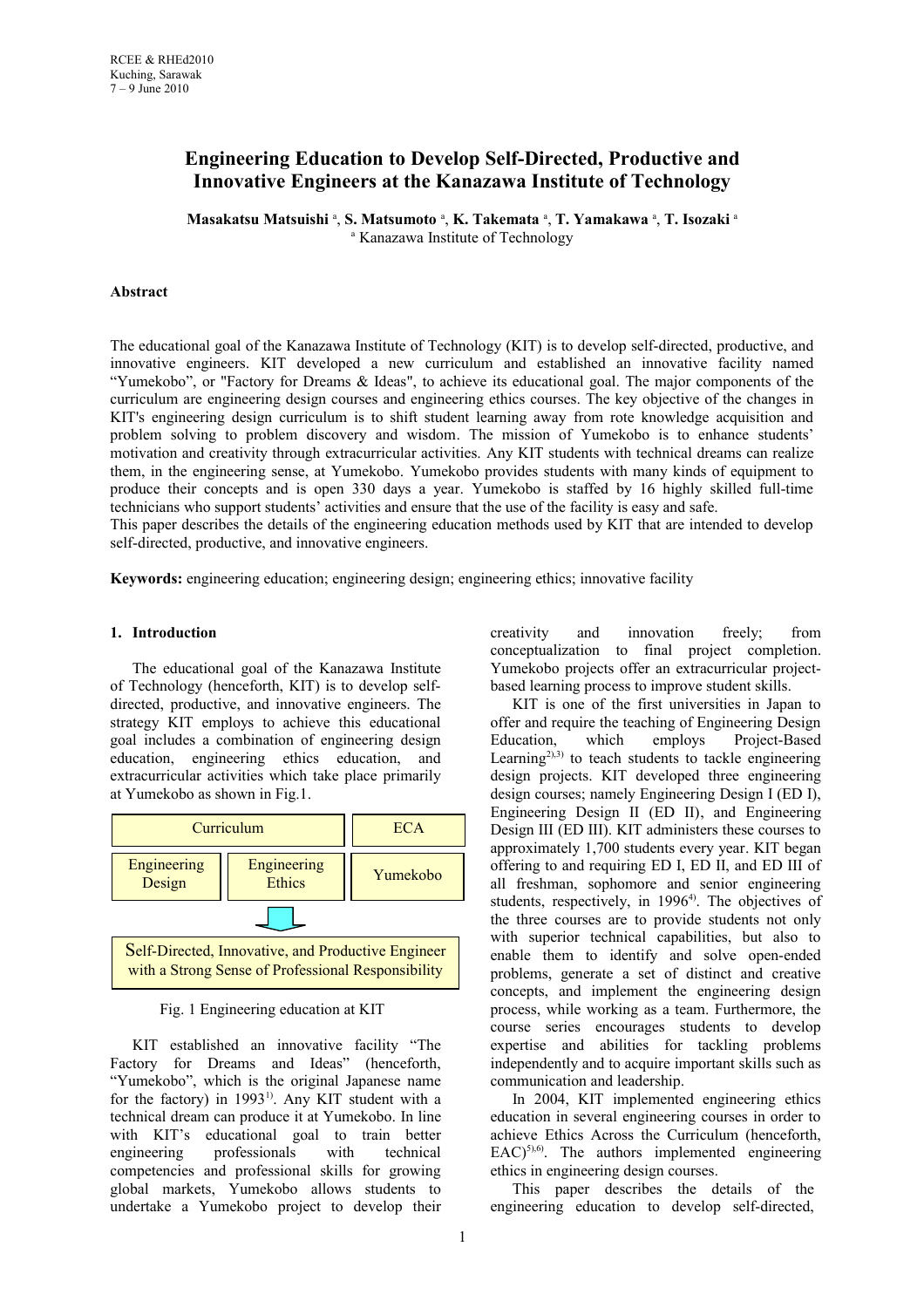productive, and innovative engineers with a strong sense of professional responsibility.

## **2. Engineering design education**

## *2.1. Engineering design courses*

KIT developed three compulsory engineering design courses; namely ED I, ED II, and ED III. ED I, ED II, and ED III are offered to all freshman, sophomore, and senior engineering students, respectively. ED I and ED II use Project-Based Learning. ED III is a capstone design or research project.

Skills taught in engineering design education are:

- ① To identify design opportunities
- ② To characterize a design project
- ③ To generate design concepts
- ④ To evaluate the design concepts and to select the most promising one
- ⑤ To design in detail
- ⑥ To present results

Other program outcomes expected from the engineering design education include:

- ① An ability to work effectively in teams
- ② An ability to communicate effectively in oral, writing, graphical, and visual forms
- ③ An ability to apply the skills and knowledge necessary for scientific and engineering practice
- ④ An ability to design a product to satisfy a client's needs

#### *2.2. Mechanism to help students learn autonomously*

In order to achieve the educational goals of KIT, the authors designed the following four mechanisms into KIT's engineering design courses. (A) Learning style

Students tackle problems independently, not by directions given by an instructor. The instructor is a facilitator who advises, identifies technical resources, and gives tutorials as needed. In addition to classroom learning, office hour meetings are arranged to help students improve the quality of their design work.

(B) Student self-evaluations

Course objectives are divided into 28 elements and shown to students. 18 objectives are related to professional engineering skills, e.g. an ability to communicate effectively in oral, writing, graphical, and visual forms. The remaining 10 objectives are related to understanding and following the engineering design process, e.g. an ability to carry out a conceptual design by generating multiple solutions that address client needs, evaluating the

feasibility of the solutions, and choosing the best one. Students are asked to evaluate their performance and progress at the beginning, middle, and end of the course. Students are able to recognize their current level of achievement and try to attain higher levels. This process is referred to as the PDCA Cycle of Self-Learning.

Fig. 2 shows the average results of the selfevaluation of ED II conducted on Weeks 1, 9, and 14. It was found that students achieved steady progress in course objectives.





Fig. 2 Progress in course objectives

### (C) Facilities for extracurricular activities

KIT established an innovative facility "Yumekobo" in 1993. Yumekobo is composed of two buildings. Fig. 3 depicts the number of instances that students used Yumekobo. The details of Yumekobo will be discussed in the following section.



Fig. 3 Number of instances students used Yumekobo

The 24/7 self-study lounge was established in 2001. This lounge provides students with space for group activities related to engineering design courses after classes. Individual students accessed the self-study area more than 600,000 times last year. Fig. 4 depicts students working in the 24/7 self-study lounge.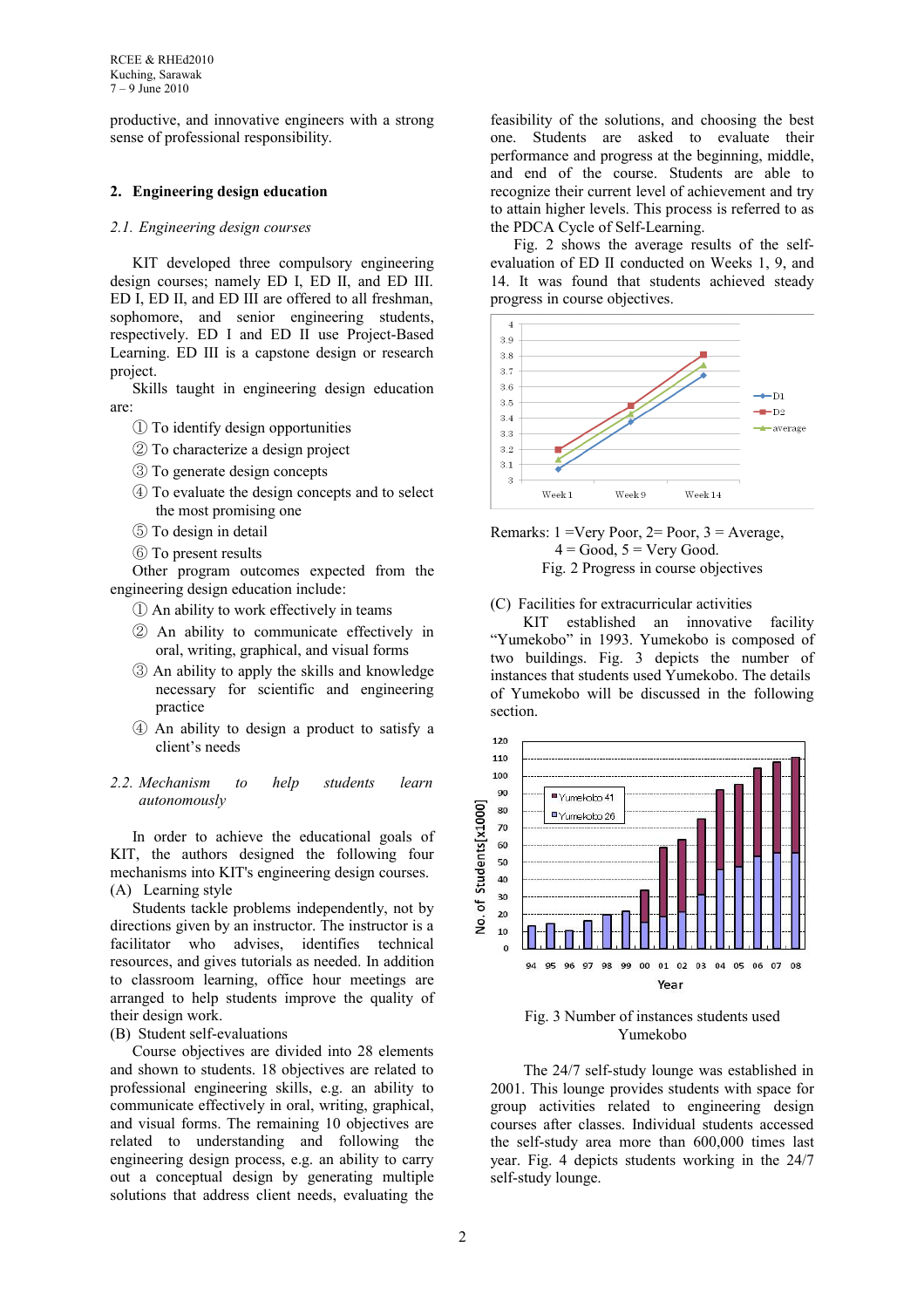

Fig. 4 Students working in the self-study lounge

KIT has pursued an initiative called E-Campus. Approximately 7,000 network connections are installed across the KIT campus. Fiber optical cables are connected to 3,500 student apartments. Students can access E-learning systems through this computer network.

(D) Peer evaluation from team members

Peer evaluation is used to evaluate individual contributions to team efforts. The peer evaluations are conducted twice during the term; in the middle and at the end of the course. The peer evaluations conducted in the middle of the course are used to advise students whose contributions are judged insufficient.

At the end of the term, the instructors evaluate both the team results and the individual effort invested by each team member. The information from peer evaluations can provide instructors with insights regarding the work distribution inside a team.

## **3. Engineering ethics education**

#### *3.1. Ethics across the curriculum*

KIT implemented engineering ethics instruction in nine engineering courses in order to achieve EAC as shown in table  $1^{5}$ ,  $6$ . EAC is a pervasive approach to ethics, infusing a discussion of ethics in existing courses at all levels. Micro-insertion Techniques<sup>5)</sup>, which introduce ethics and related topics into technical courses in small units so as not to push out technical material, were employed in integrating ethics education into these classes.

Table 1 Engineering ethics courses at KIT

| Year      | Courses                                                                                                     |  |
|-----------|-------------------------------------------------------------------------------------------------------------|--|
| Freshman  | Introduction to Engineering I, II and III<br>Science, Technology and Society<br><b>Engineering Design I</b> |  |
| Sophomore | Engineering Design II                                                                                       |  |

| Junior | Science and Engineering Ethics<br>Humanity and Nature III |  |
|--------|-----------------------------------------------------------|--|
| Senior | Engineering Design III                                    |  |

Ethical outcomes sought by EAC are;

- ① Ethical Sensitivity
- ② Knowledge of relevant standards of conduct
- ③ Ethical judgment
- ④ Ethical will-power

## *3.2. Ethics in engineering design courses*

In engineering design courses, students are required to generate design solutions which;

- 1 Do not harm the global environment,
- 2 Do not endanger human life or health,
- 3 Contribute to the welfare and happiness of the human race,

4 Do not infringe intellectual property rights.

Ethics education in engineering design courses is composed of the following:

- 1 An instructor gives a short lecture on engineering ethics.
- 2 An instructor provides advice on engineering ethics to design teams during office hour meetings.
- 3 Students are required to judge their project and make ethical decisions.
- 4 Students assess their progress in understanding of and behavior in engineering ethics.
- (A) Engineering ethics lecture

An instructor gives a short lecture on some fundamental strategies for approaching professional responsibilities and engineering ethics.

(B) Advice during office hour meetings

Students follow the engineering design process to develop design solutions which will contribute to the welfare and happiness of the human race. Instructors give advice tailored to each group to enhance the ethical sensitivity, ethical judgment, and ethical will-power of the students to help them deal with the specific ethical challenges of their project.

(C) Course objectives and self-evaluation

As discussed in the preceding section "Engineering design education", the course objectives are divided into 28 elements. Students are advised to evaluate their performance and progress three times during the term. Two out of the twenty eight course objectives are related to engineering ethics. Students answer the following two questions for their self-evaluation on Weeks 1, 9, and 14.

Question 1: Can you confirm that your design specifications and design solutions do not harm the global environment and do contribute to the welfare and happiness of the human race?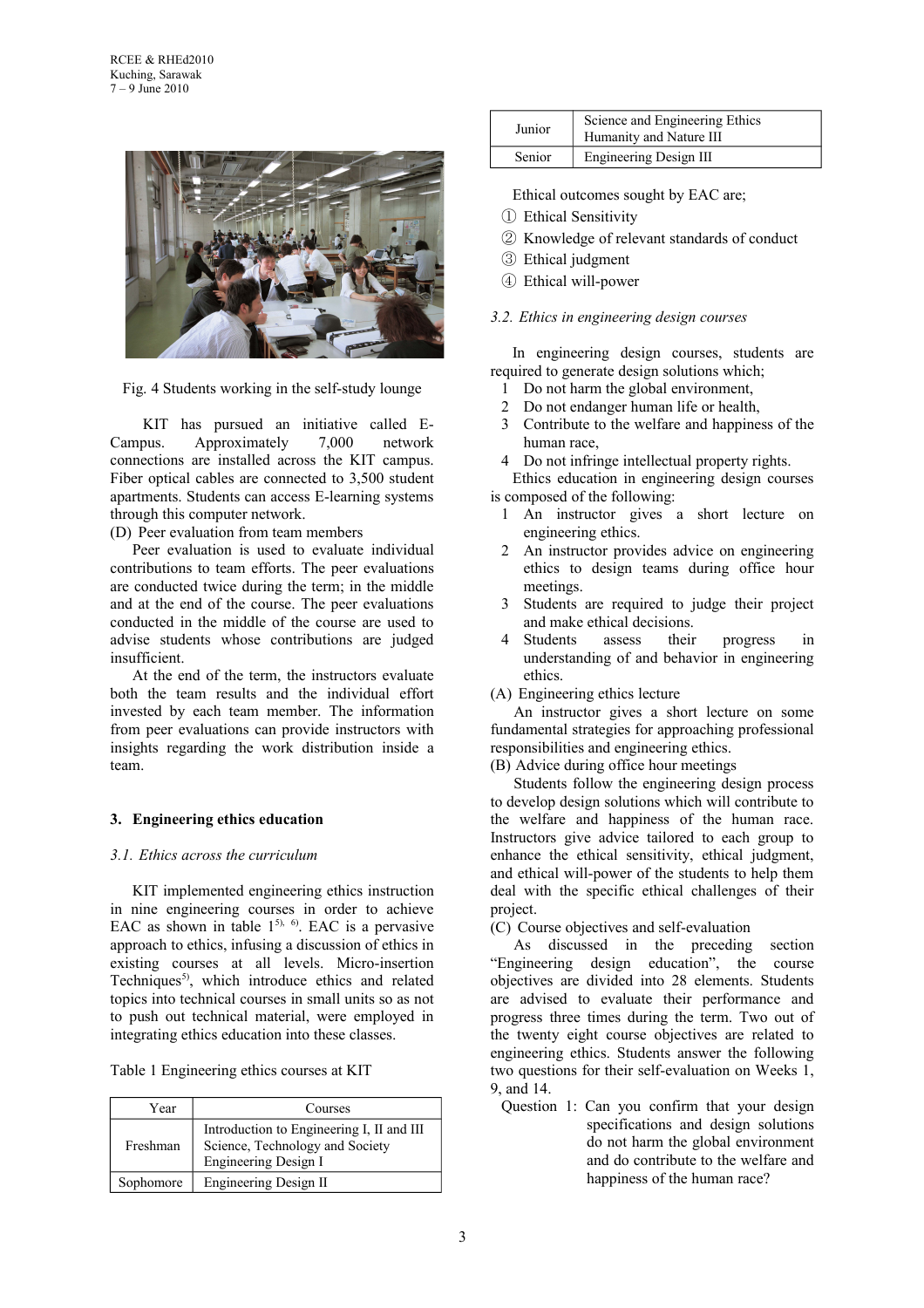RCEE & RHEd2010 Kuching, Sarawak 7 – 9 June 2010

Question 2: Can you improve the design solutions so that they satisfy the above-mentioned requirements?

The self-evaluation results for these two objectives were analyzed and the results are shown in Fig. 5, Table 2, and Table 3. Fig. 5 depicts the change in the self-evaluation results across the length of the course. Table 2 and Table 3 exhibit the averages and standard deviations of the selfevaluations.



Remarks:  $1 = \text{Very Poor}, 2 = \text{Poor}, 3 = \text{Average},$  $4 = Good$ ,  $5 = Very Good$ .

Fig. 5 Engineering ethics self-evaluation results

It was found that students made steady progress in engineering ethics understanding and behavior.

|                       | Week 1 | Week 9 | Week 14 |
|-----------------------|--------|--------|---------|
| Average               | 3.07   | 3.37   | 3.67    |
| Standard<br>Deviation | 0.74   | 0.69   | 0.74    |

| Table 3 Self-evaluation of Question 2 |  |  |
|---------------------------------------|--|--|
|                                       |  |  |

|                       | Week 1 | Week 9 | Week 14 |
|-----------------------|--------|--------|---------|
| Average               | 3.20   | 3.48   | 3.81    |
| Standard<br>Deviation | 0.77   | 0.75   | 0.76    |

#### **4. Extracurricular activities at Yumekobo**

Yumekobo is designed to be available to all students from 8:40AM until 9:00PM, 330 days a year. Yumekobo is equipped with a wide range of machines and tools, and is staffed with skilled fulltime technicians to support students' extracurricular activities.

Yumekobo offers twelve technical courses in the areas of safety guidance, metalworking, electronics, and woodworking as shown below. The courses start after academic classes end for the day, to fit into students' schedules. Each course is offered approximately thirty times a year.

Step 1 [Safety guidance]

- 1. Safety guidance
- Step 2 [Operation of machine tools]
	- 1. Woodworking
	- 2. Electrical & electronic circuit
	- 3. Plate forming
	- 4. Welding
	- 5. Drilling machine
	- 6. Milling machine
	- 7. Lathe

Step 3 [Advanced course]

- 1. Printed circuit board (PCB)
- 2. Design of electronic circuit
- 3. Surface grinding machine
- 4. CNC milling machine

Students are encouraged to build models and prototypes at Yumekobo to see if the designs they have generated in engineering design courses are feasible and useful, or to find out what needs to be improved.

The creative process is the exercise of the higher skills listed in Bloom's taxonomy: analysis, synthesis and evaluation<sup>7)</sup>. Throughout the engineering design courses, students analyze, synthesize, and evaluate information gathered from both in-class instruction and activities, and outsideclass activities, e.g. hands-on practice at Yumekobo.

Fig. 6 illustrates an example of student activities at Yumekobo. A design team selected a project theme "Designing a safe and pleasant monkey bar". Their design concept was composed of a rotating drum with bars and a cover.





Design concept

Device to rotate slowly

Design concept and a model